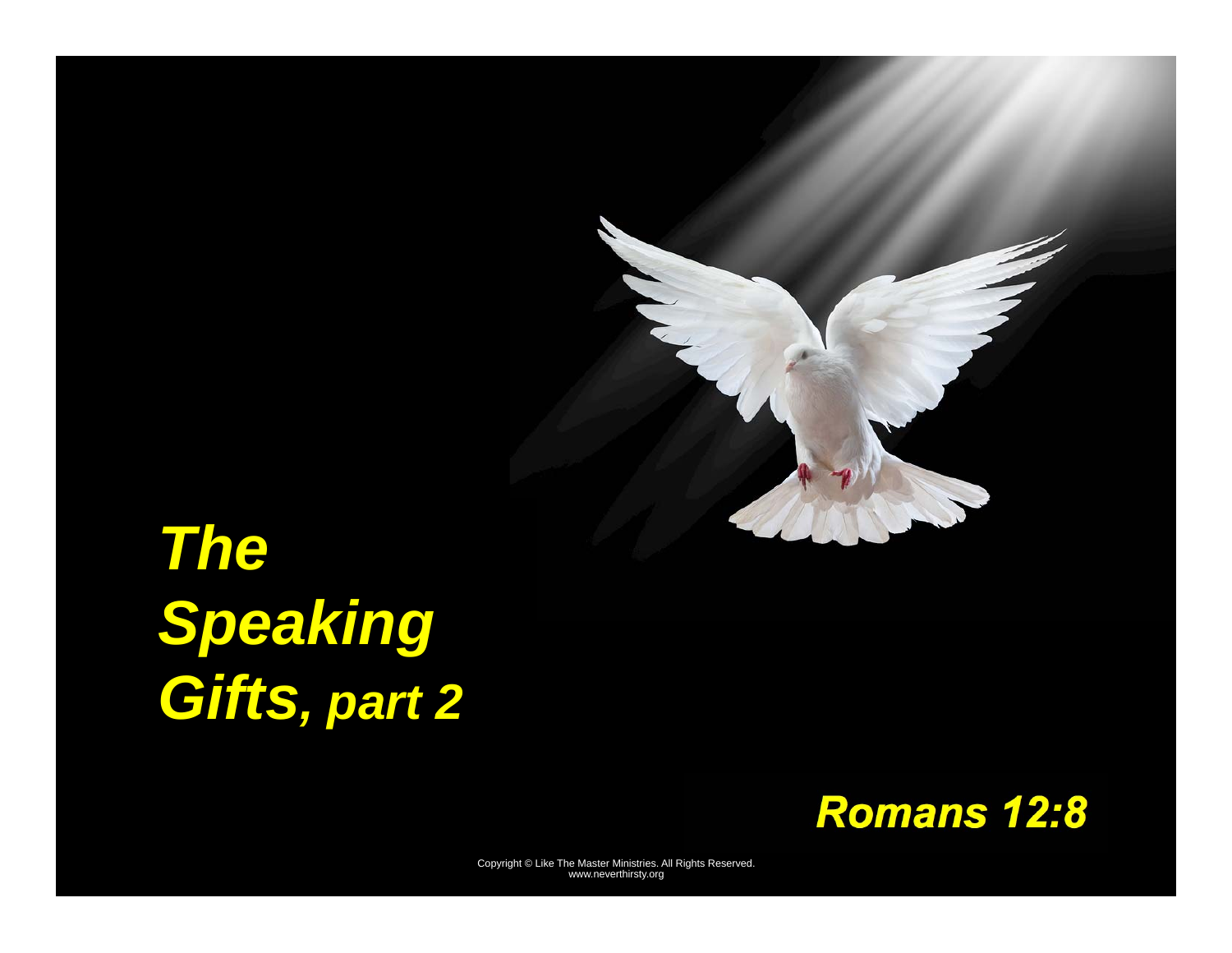## *Facts About Spiritual Gifts*

*1. They are given by the Holy Spirit.* 

*2. They vary in type, how they are used and effectiveness.* 

*3. They are given for the benefit of those to whom we minister – not us.* 

*4. Therefore, we need one another.*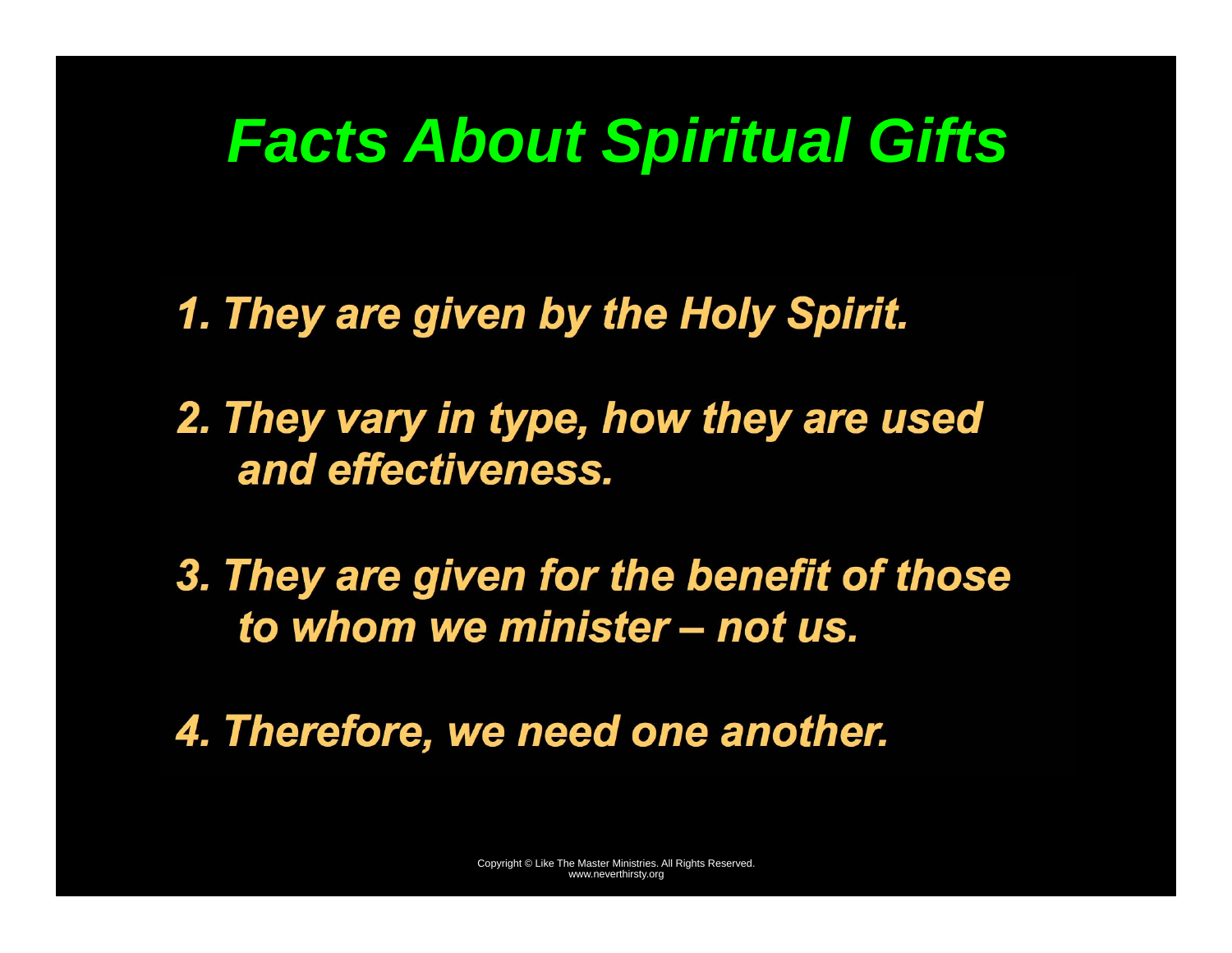## *Romans 12:3-5*

For through the grace given to me I say to everyone among you not to think more highly of himself than he ought to think; but to think so as to have sound judgment, as God has allotted to each a measure of faith.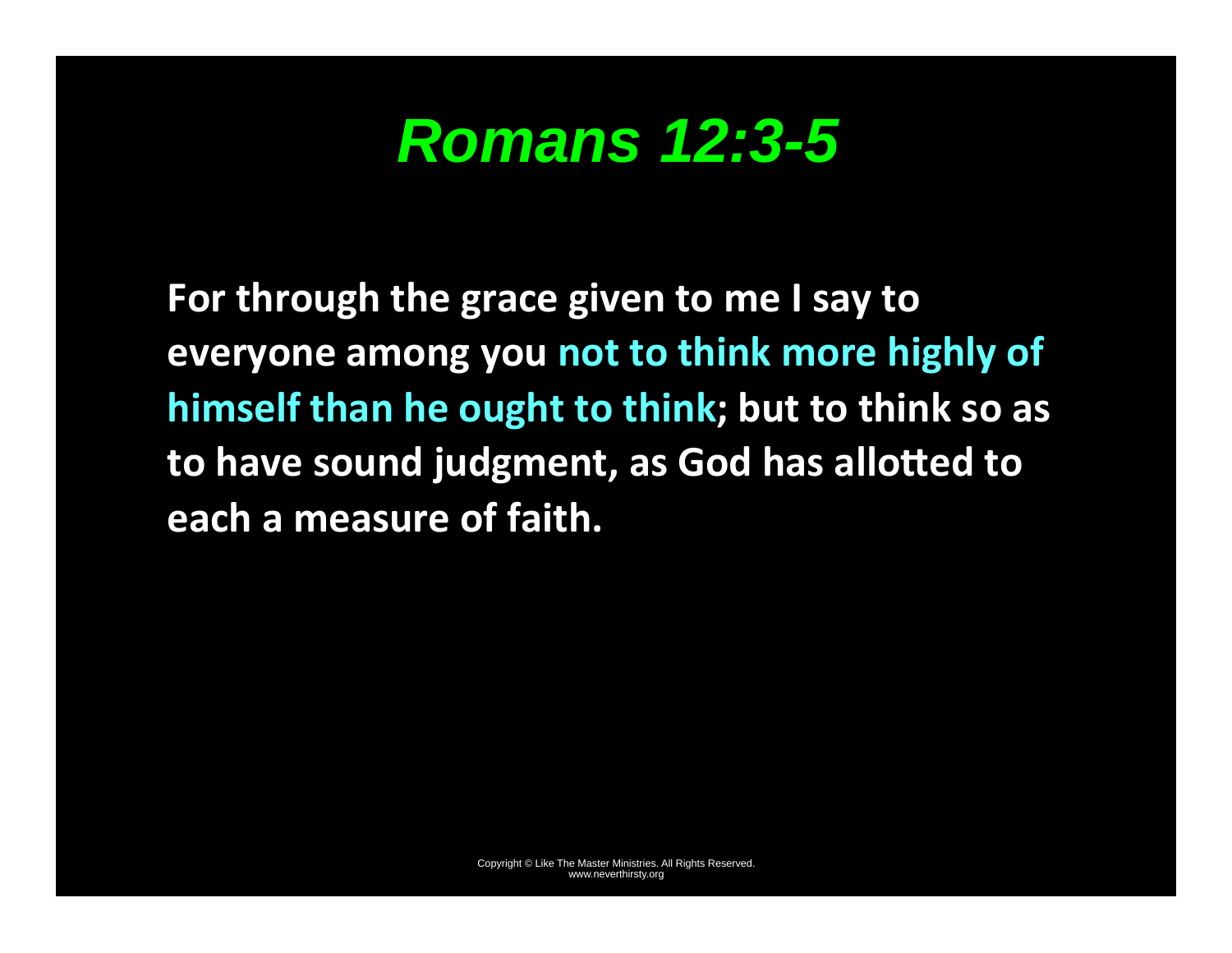## *Romans 12:3-5*

For through the grace given to me I say to everyone among you not to think more highly of himself than he ought to think; but to think so as to have sound judgment, as God has allotted to each a measure of faith.

For just as we have many members in one body and all the members do not have the same function, so we, who are many, are one body in **Christ, and individually members one of another.** Why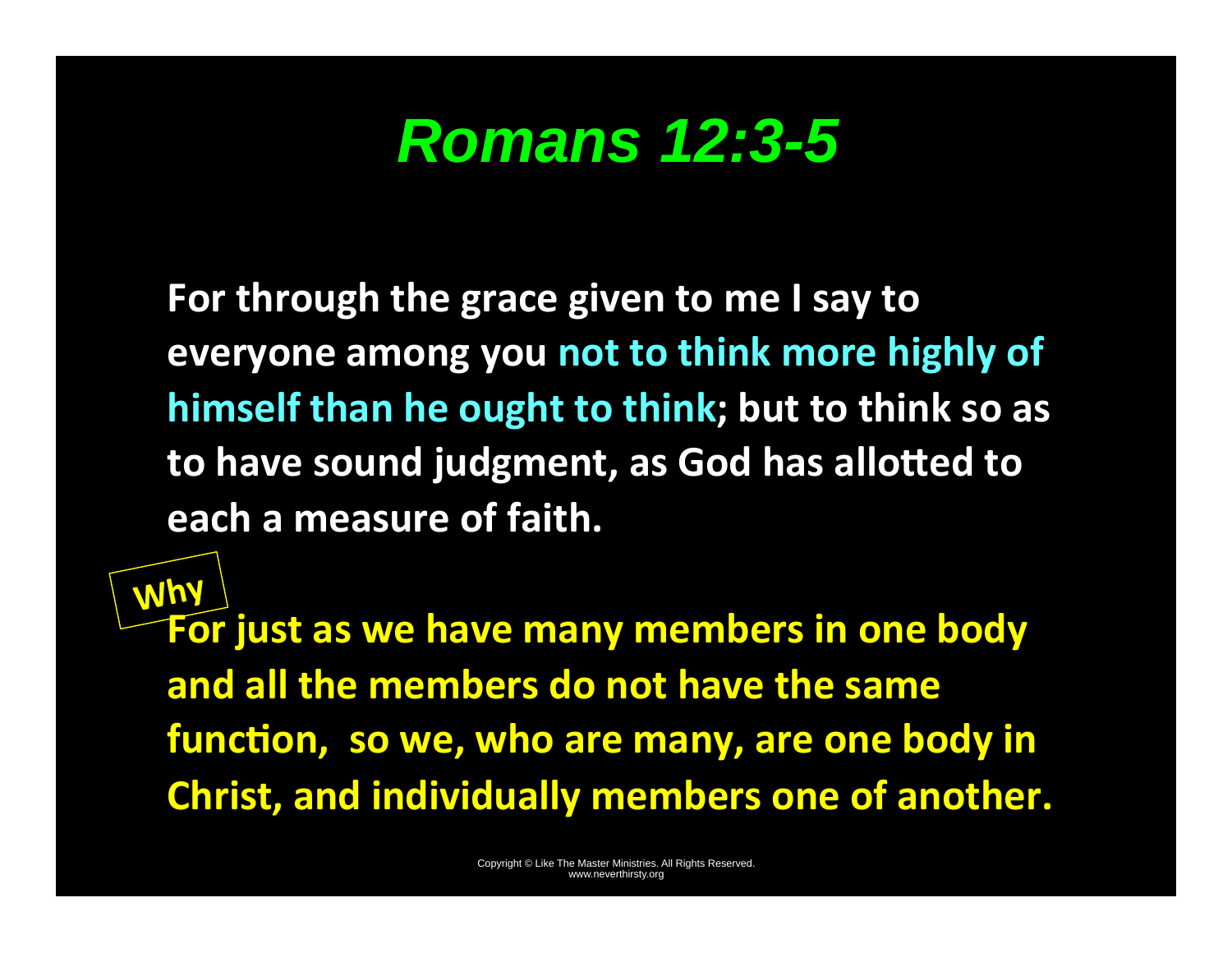## *Jesus Is All We Need . . .*

- -*He is our loving God*
- -*He is our forgiving Savior*
- -*He is our sovereign Lord*
- *He is our provider*
- *He is our healer*
- *He is our advocate*
- *He is our comforter*
- *He is our burden bearer*
- $\mathcal{L}_{\mathcal{A}}$  *He has given us a family to care for us and help us mature spiritually*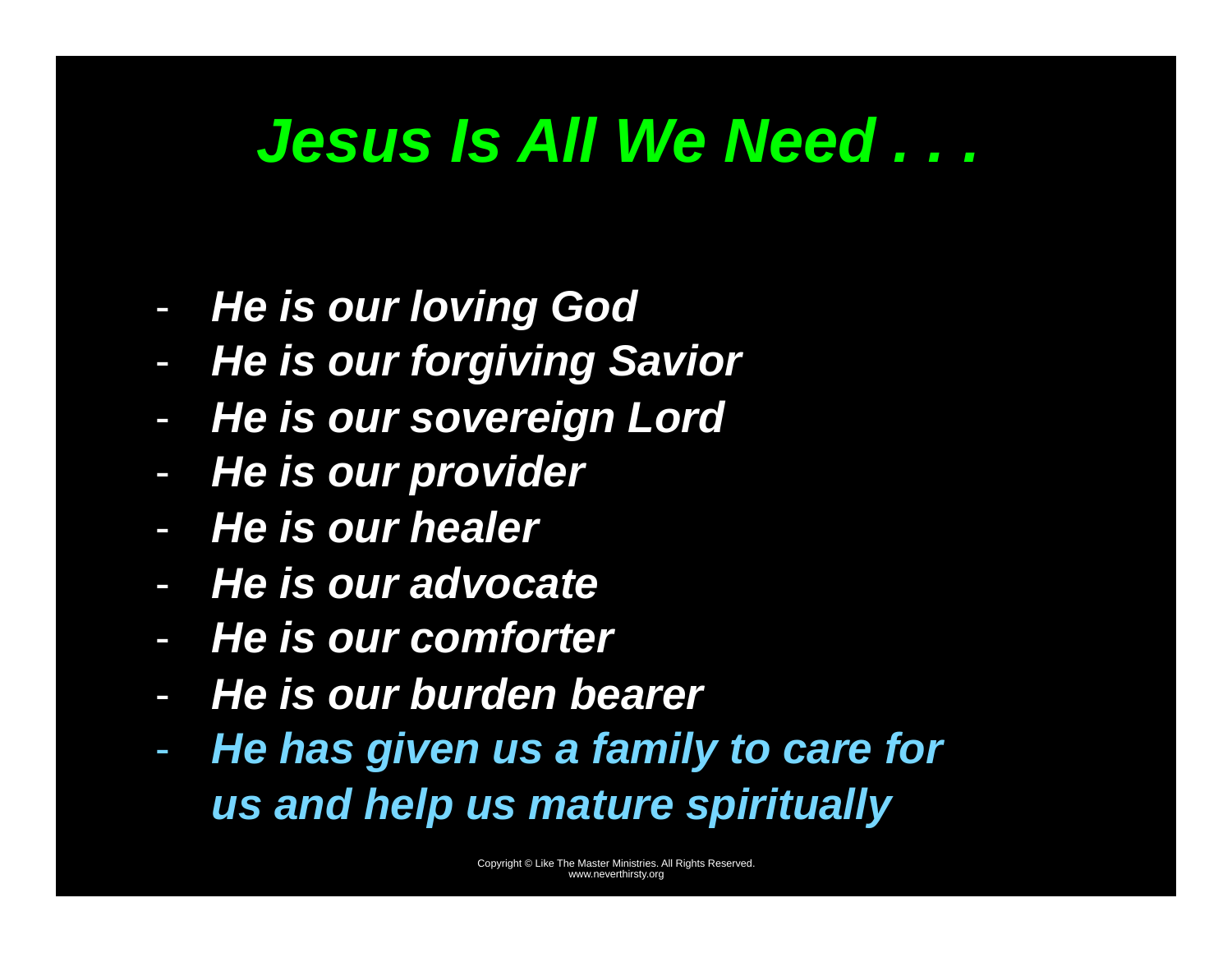## *Categories of Present Day Spiritual Gifts*

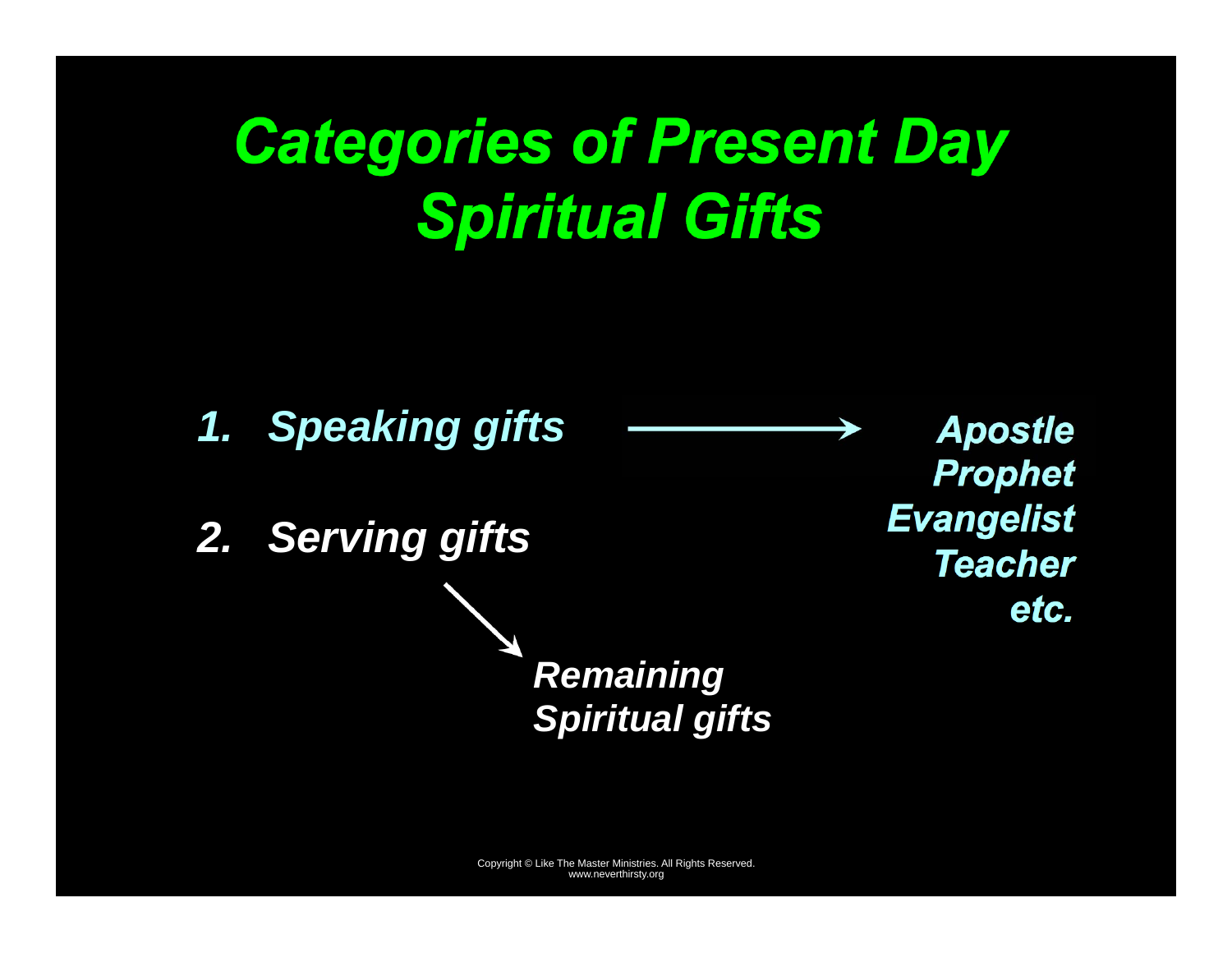## *Spiritual Gifts In Our Last Study*

- *Apostles 1 Cor. 12:28; Eph. 4:11* 
	- *Rom. 12:6; 1 Cor. 12:28; Eph. 4:11*
- *Teaching*  - *Rom. 12:7; 1 Cor. 12:28; Eph. 4:11*
- *Serving*

*Prophecy* 

- *Rom. 12:7* 

*Helps* 

- *1 Cor. 12:28*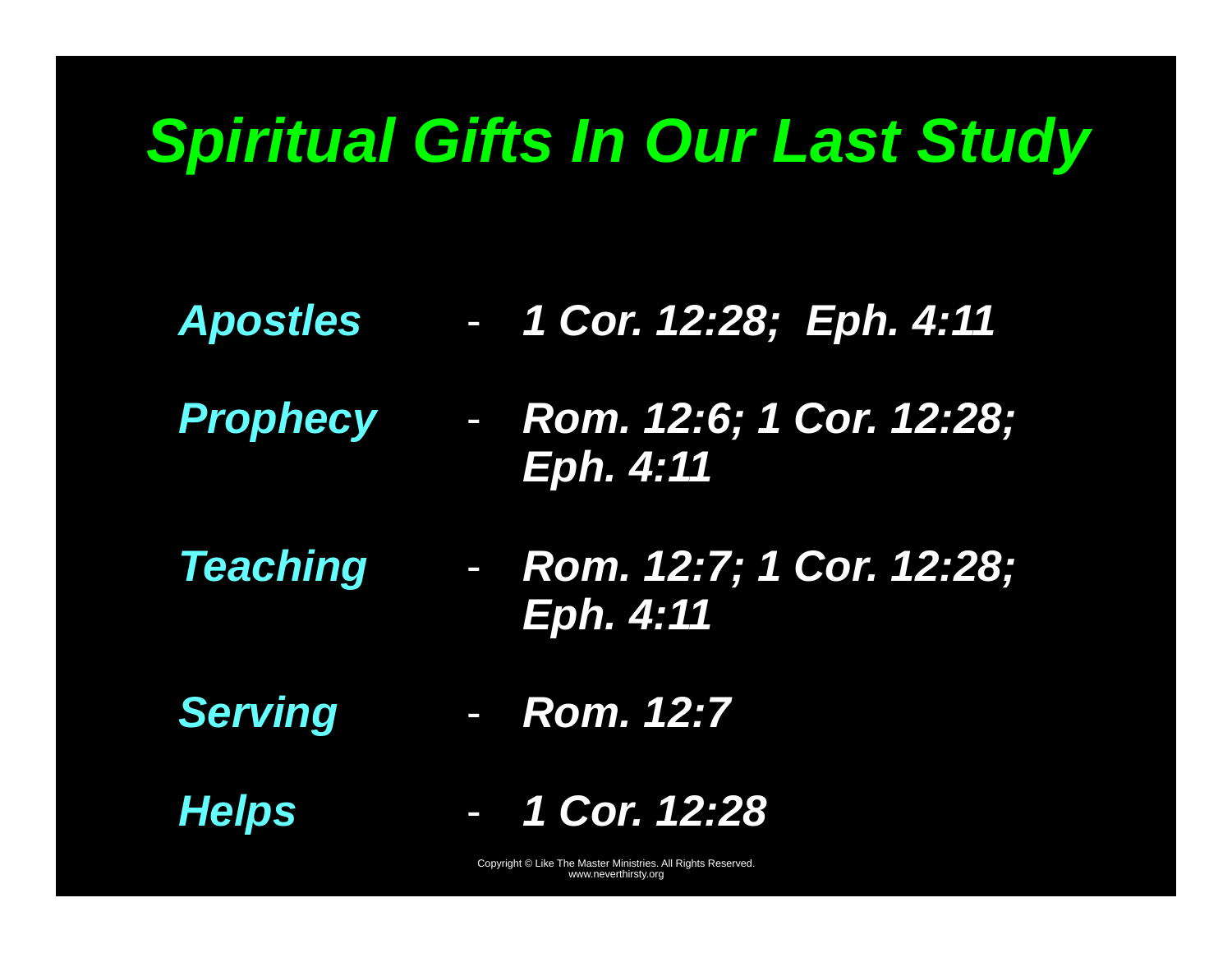# *Spiritual Gift of Exhortation*

*Romans 12:8* 



#### *parakaleo = "to call someone to one's side"*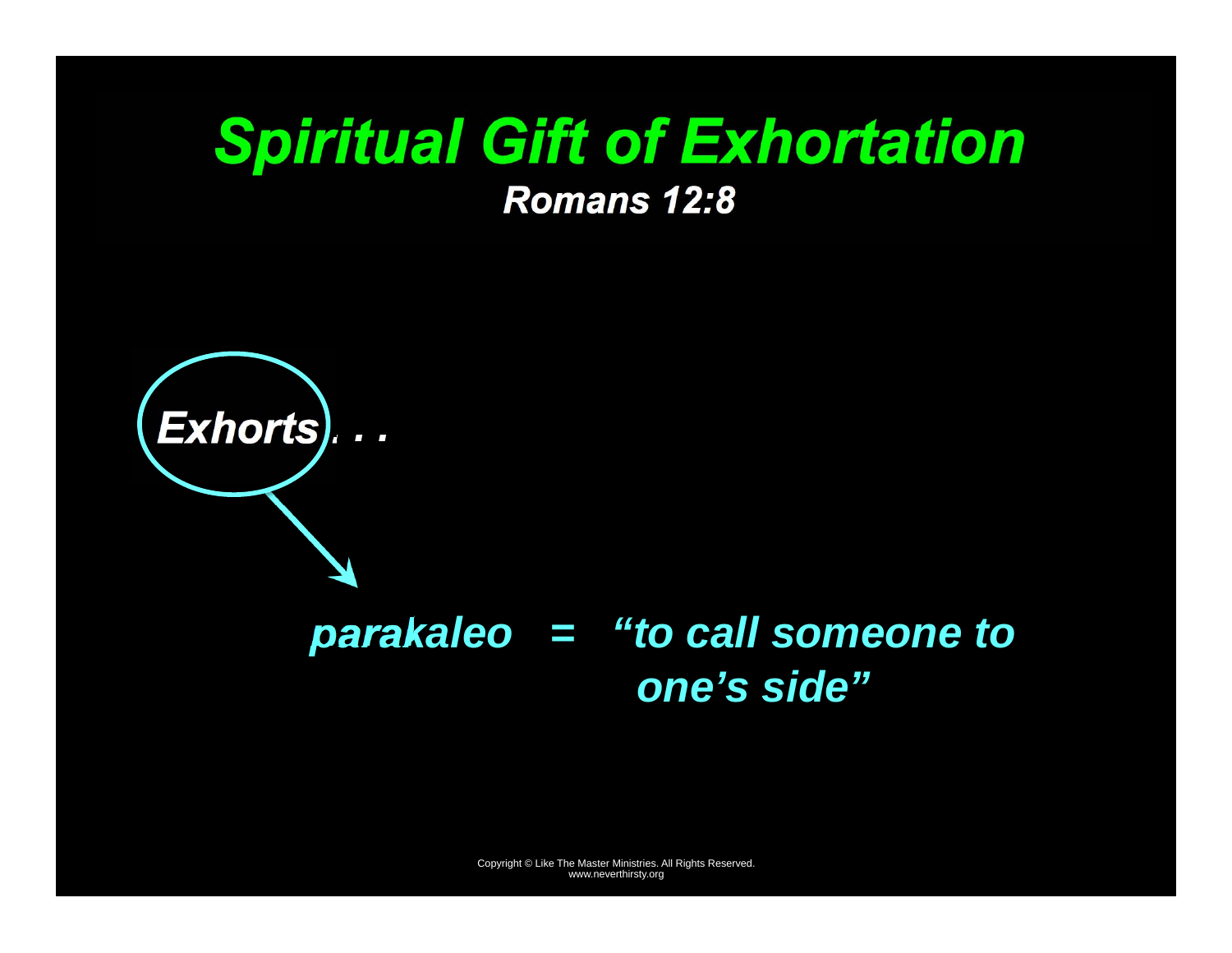## *Spiritual Gift of Exhortation*

*Romans 12:8* 

#### *Exhorts can mean:*

*. . . To urge – Rom. 12:1* 

#### *. . . To comfort – 2 Cor. 7:6*

#### *. . . To encourage – Acts 4:36*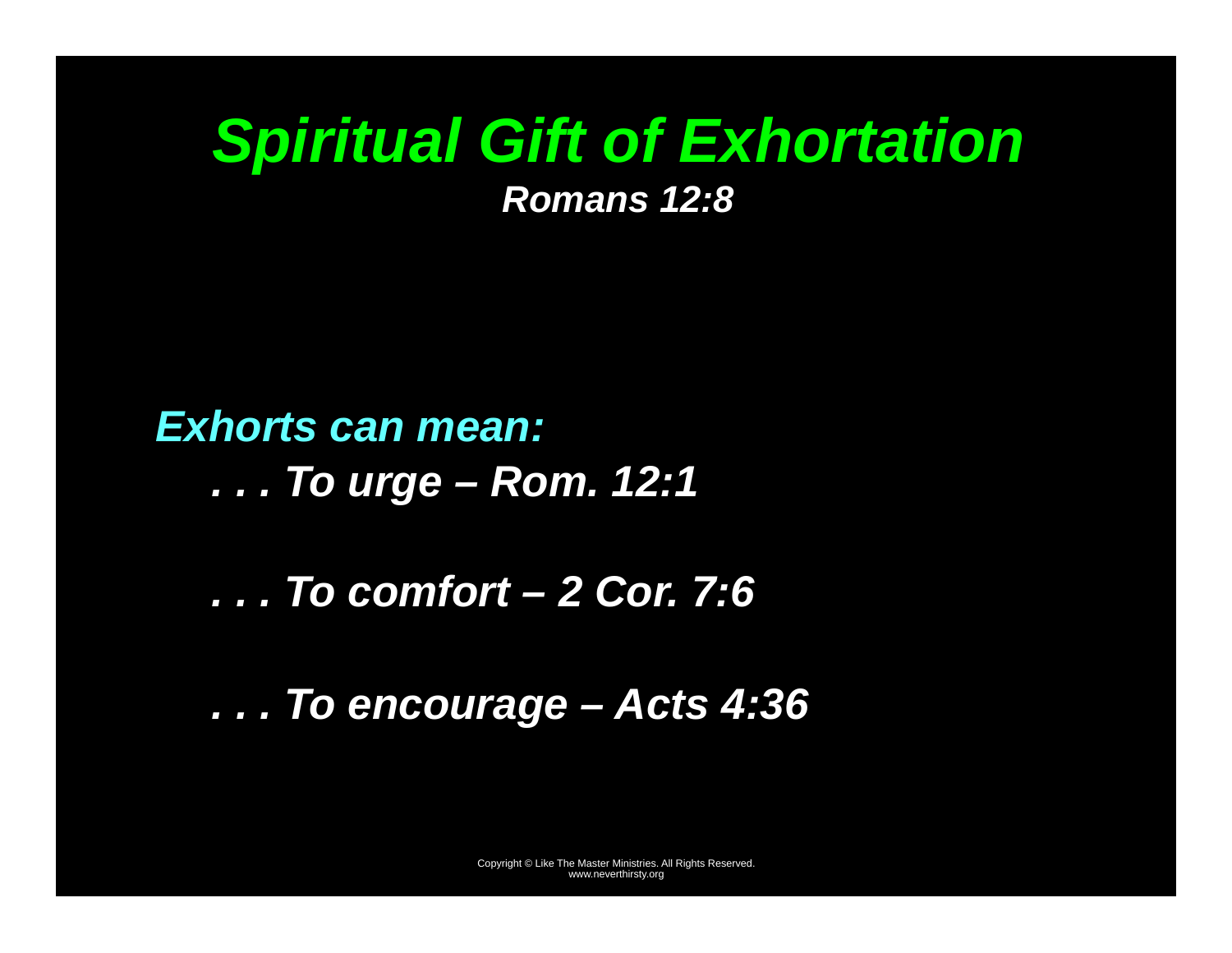# *Spiritual Gift of Exhortation*

*Romans 12:8* 

#### *A Christian that has this gift will*

### *. . . be actively encouraging, urging and comforting others.*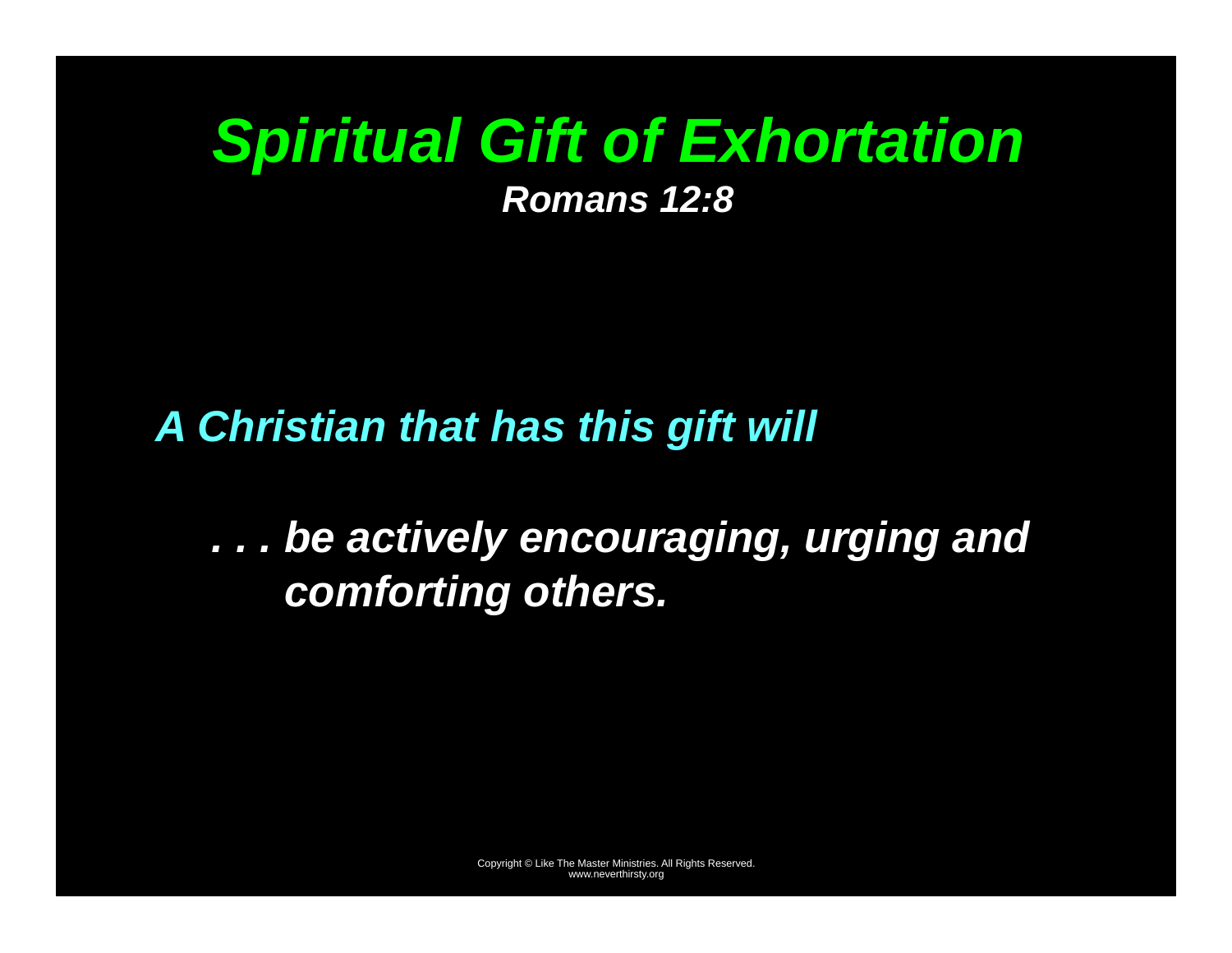### *Word of Knowledge 1 Corinthians 12:8*

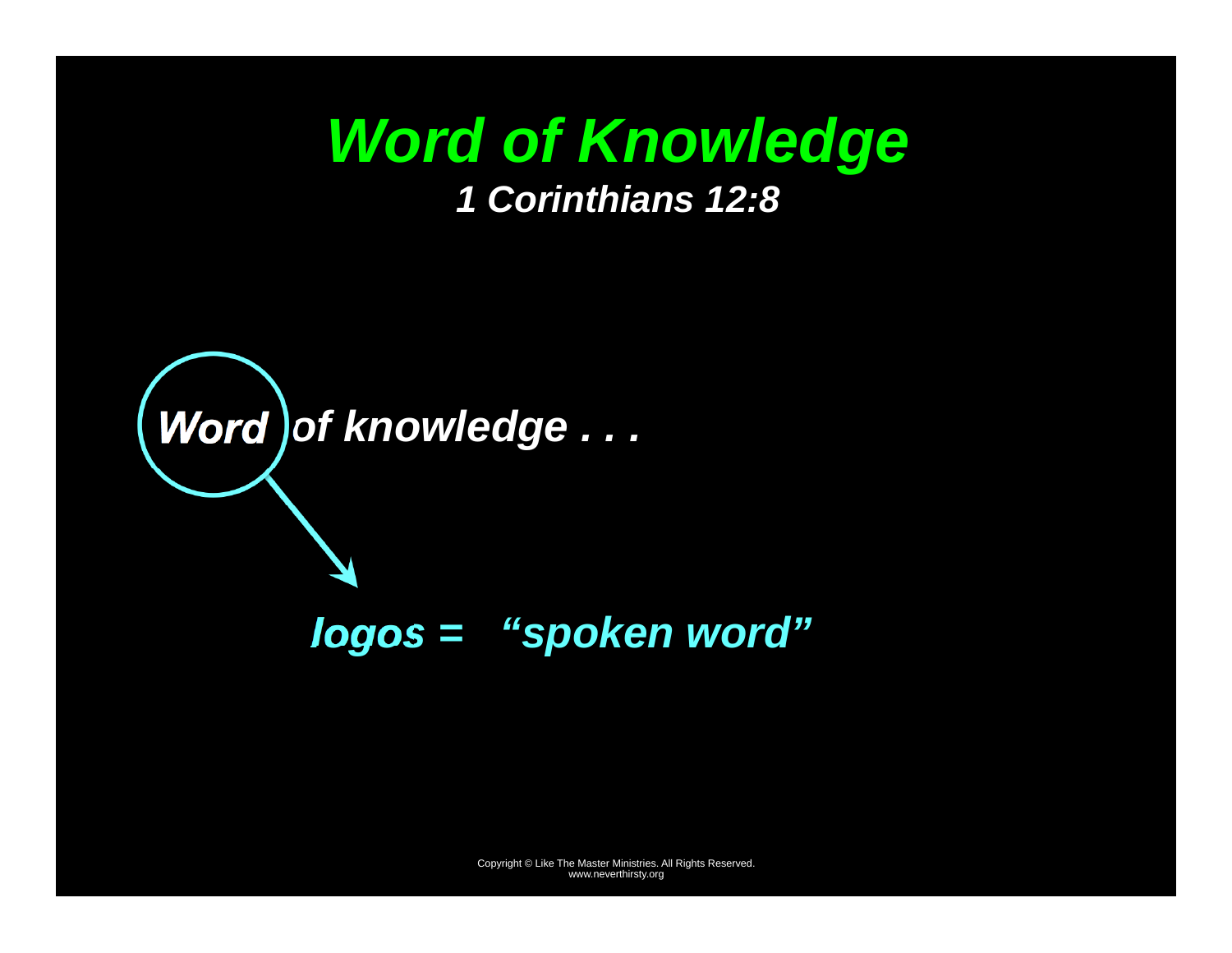## *Word of Knowledge 1 Corinthians 12:8*

### *This gift cannot be obtained by: . . . Going to Bible college*

### *. . . Attending a seminary class*

#### *. . . Graduating from seminary*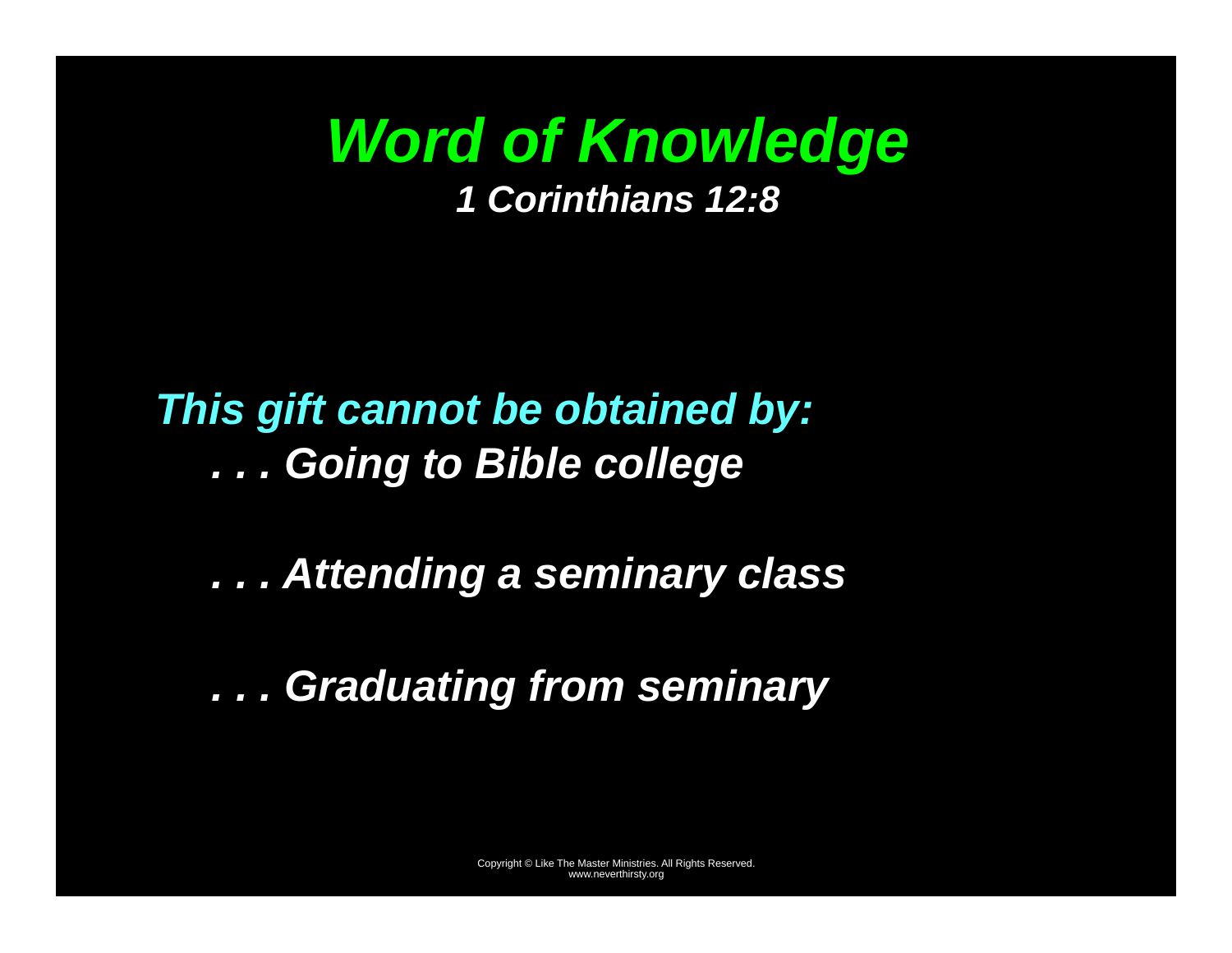## *Word of Knowledge 1 Corinthians 14:6*

#### *This gift is not:*

- *Special revelation*
- *Prophecy*
- *Teaching*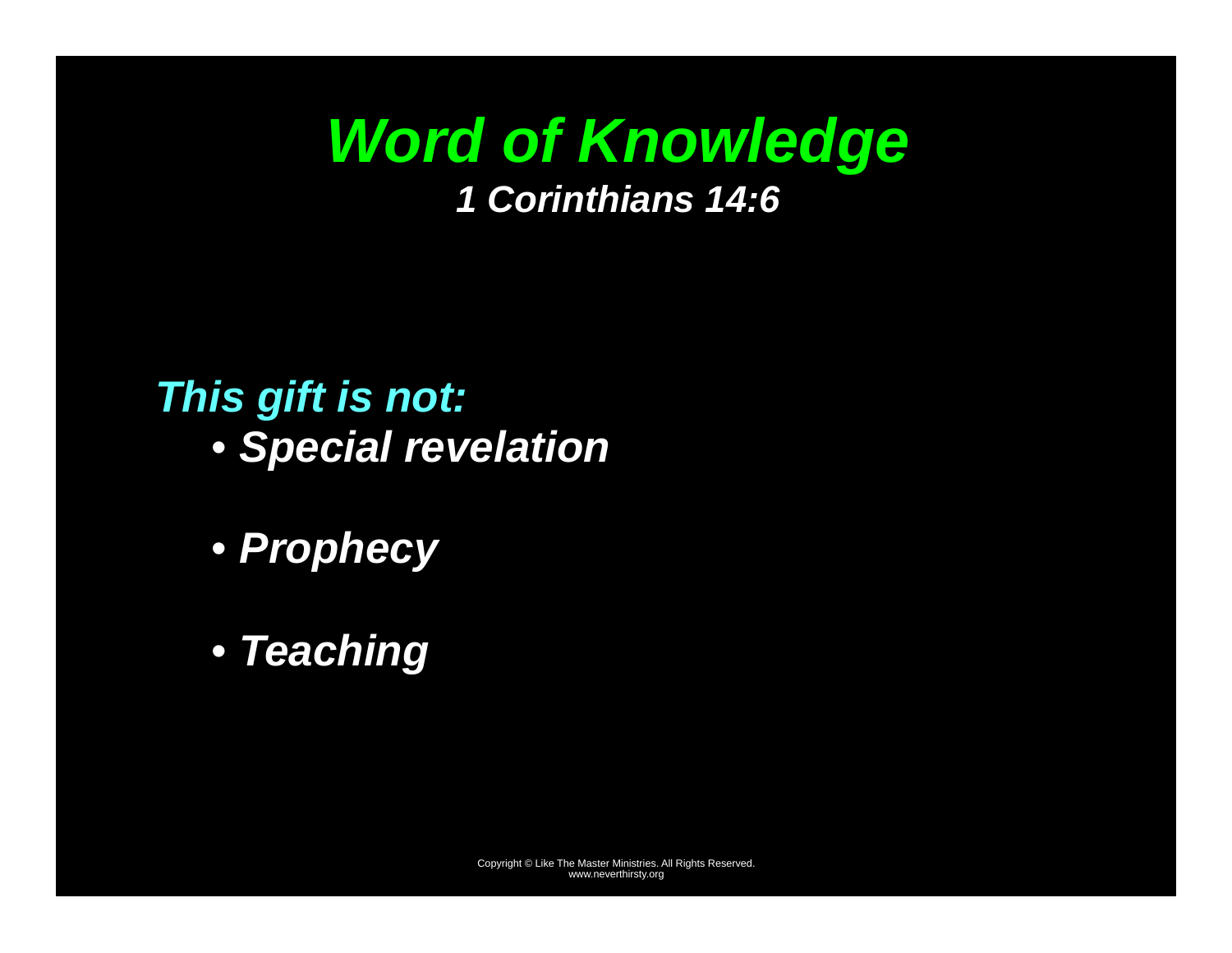## *Word of Knowledge 1 Corinthians 12:8*

#### *Biblical facts about knowledge:*

- *Knowledge comes from the Bible Prov. 1:1-7*
- *Knowledge is found in Christ Col. 2:2-3*
- *World's knowledge contains errors 1 Tim. 6:20-21*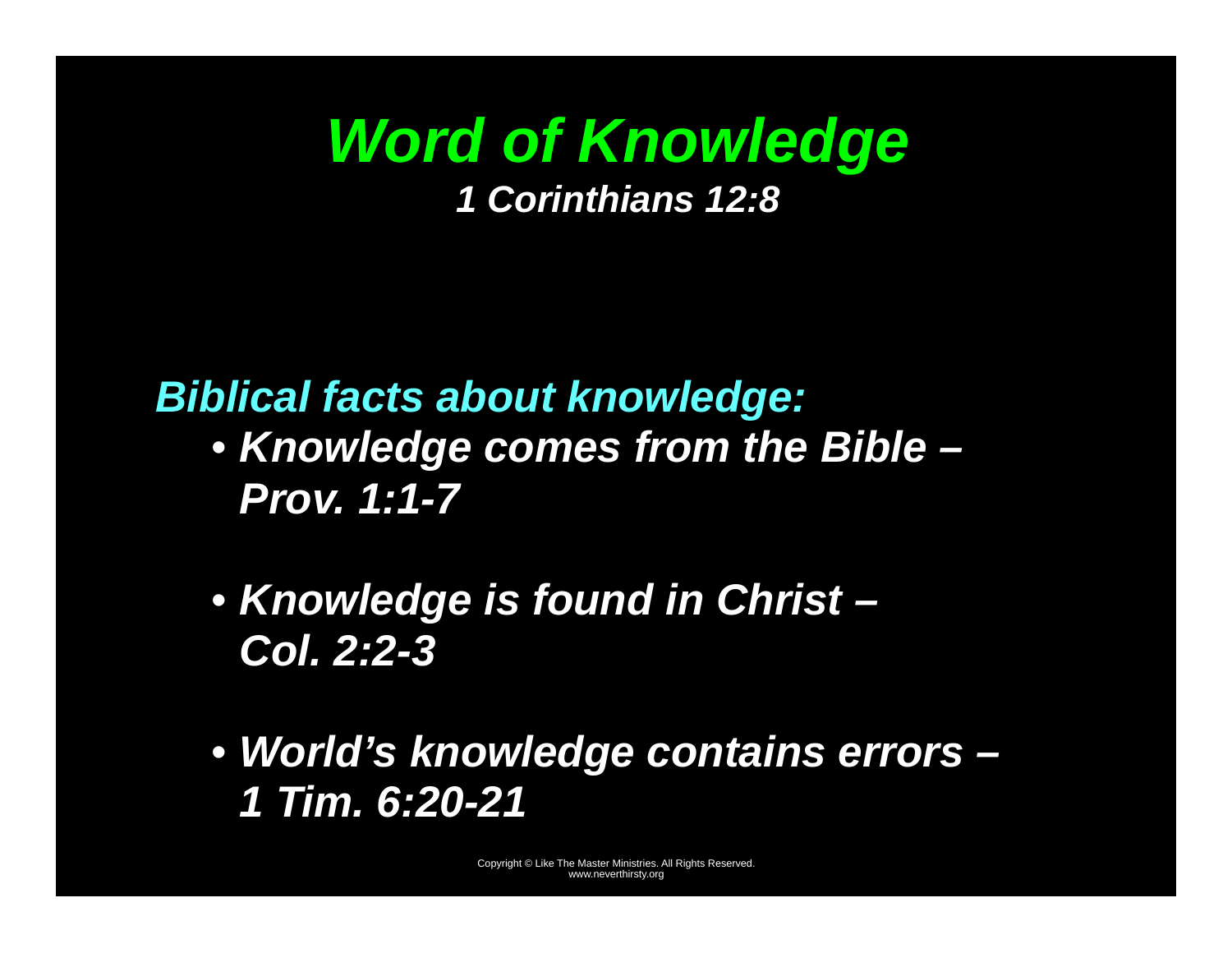

#### *H. A. Ironsides . . . (1 & 2 Corinthians 12)*

*"This is the ability to see what has been revealed to us in a way that helps and blesses others."*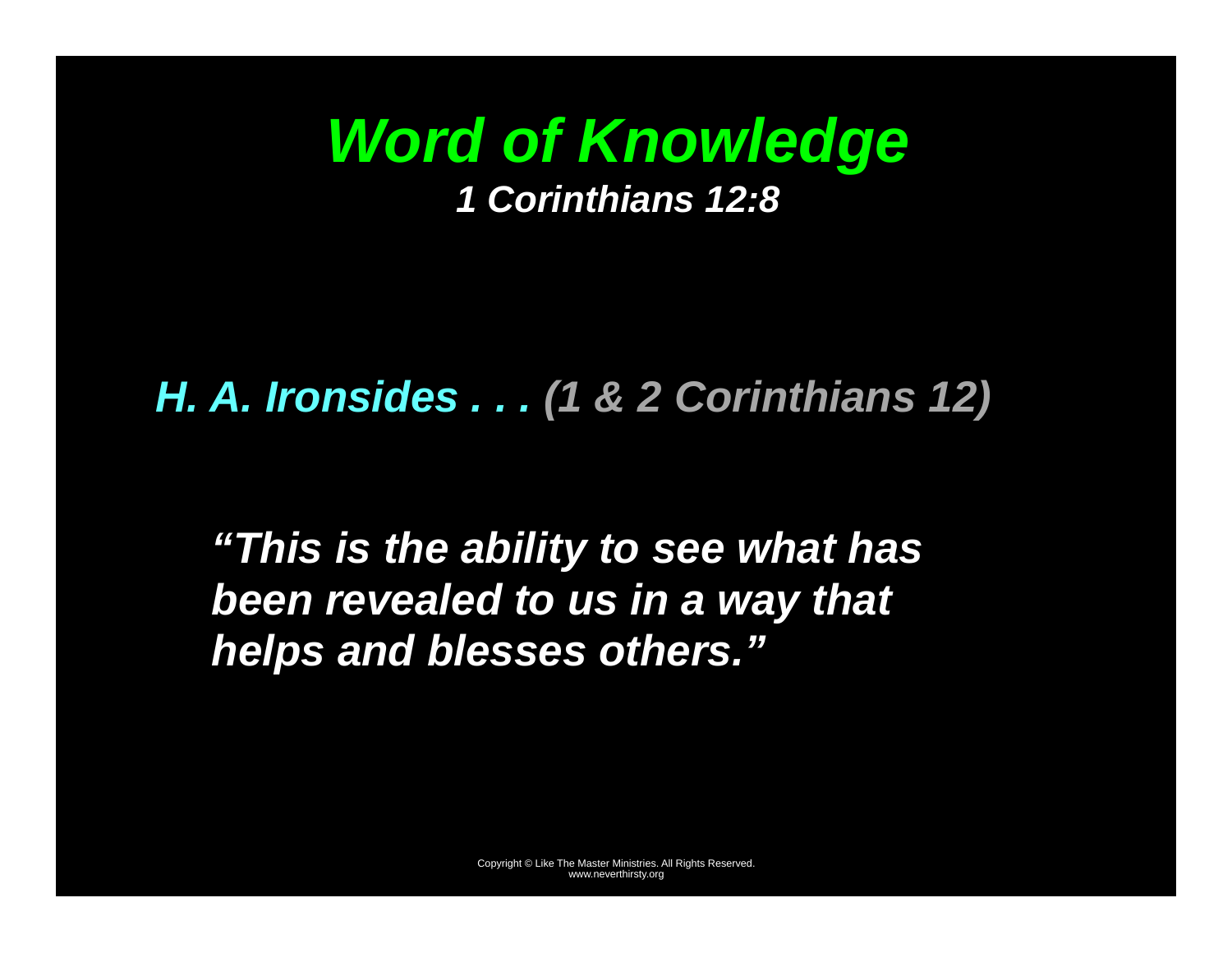## *Word of Knowledge 1 Corinthians 12:8*

### *This gift is given by the Holy Spirit: . . . This person has special insight into biblical truth*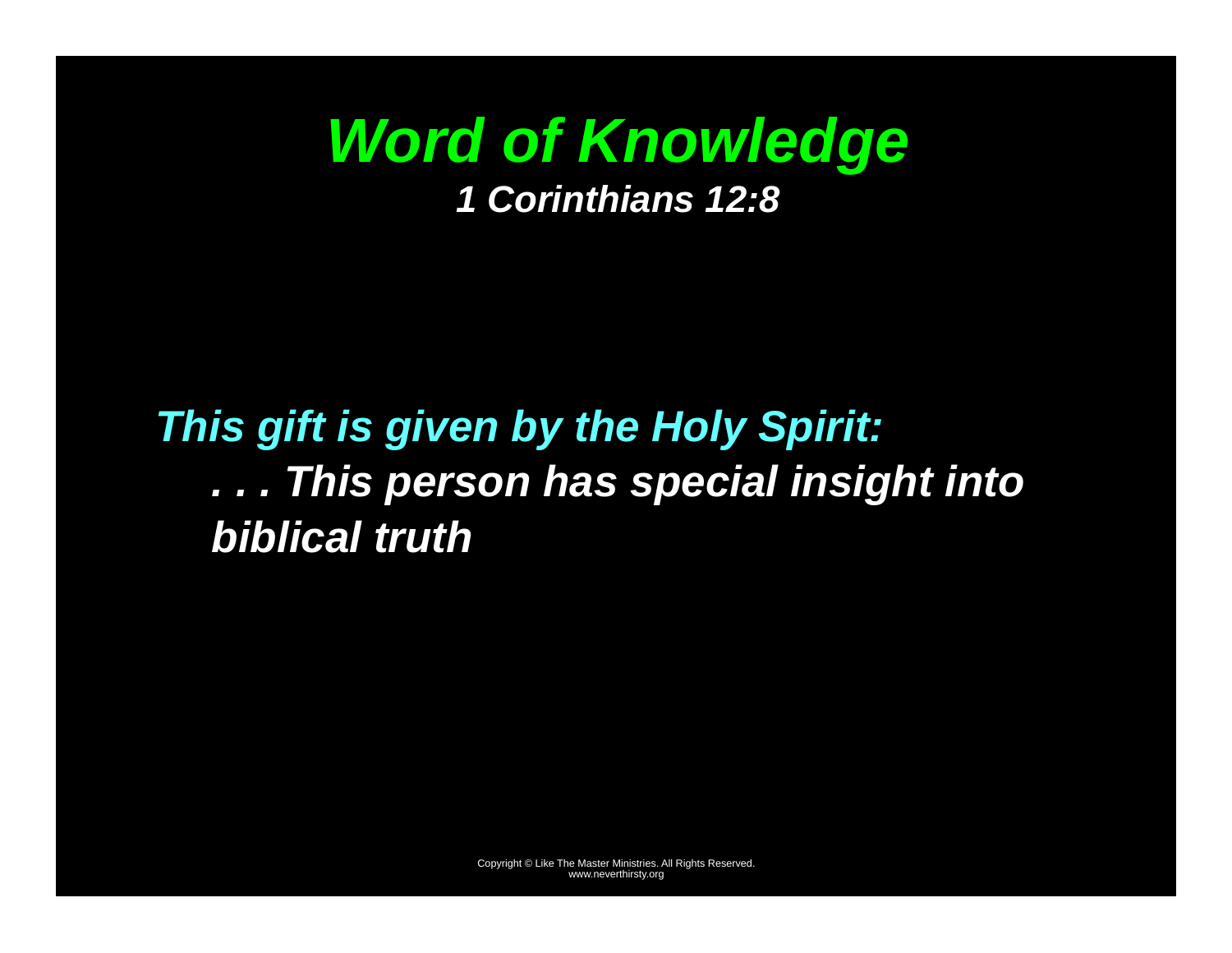

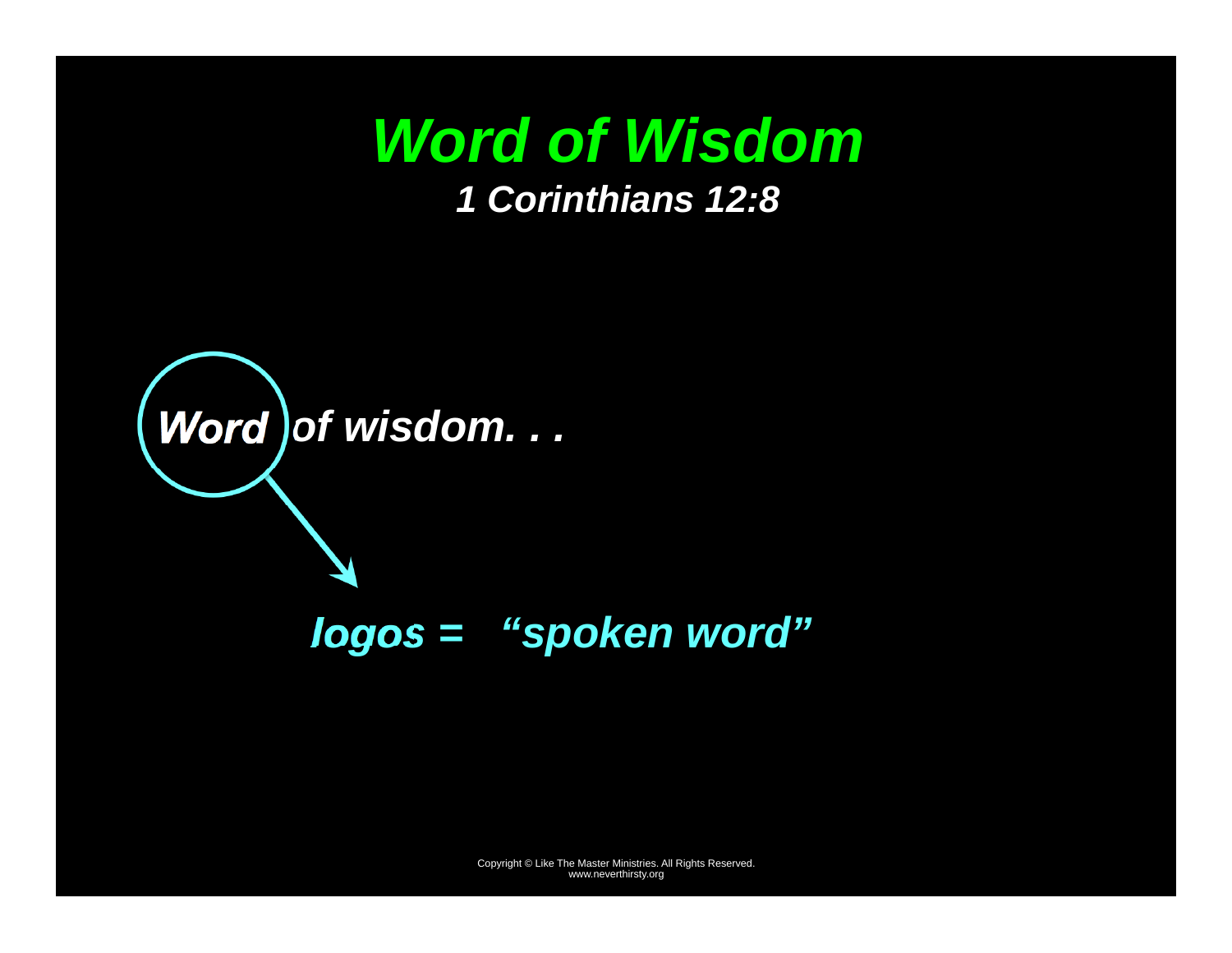## *Solomon's wisdom was great.*

*1 Kings 3:16-28* 

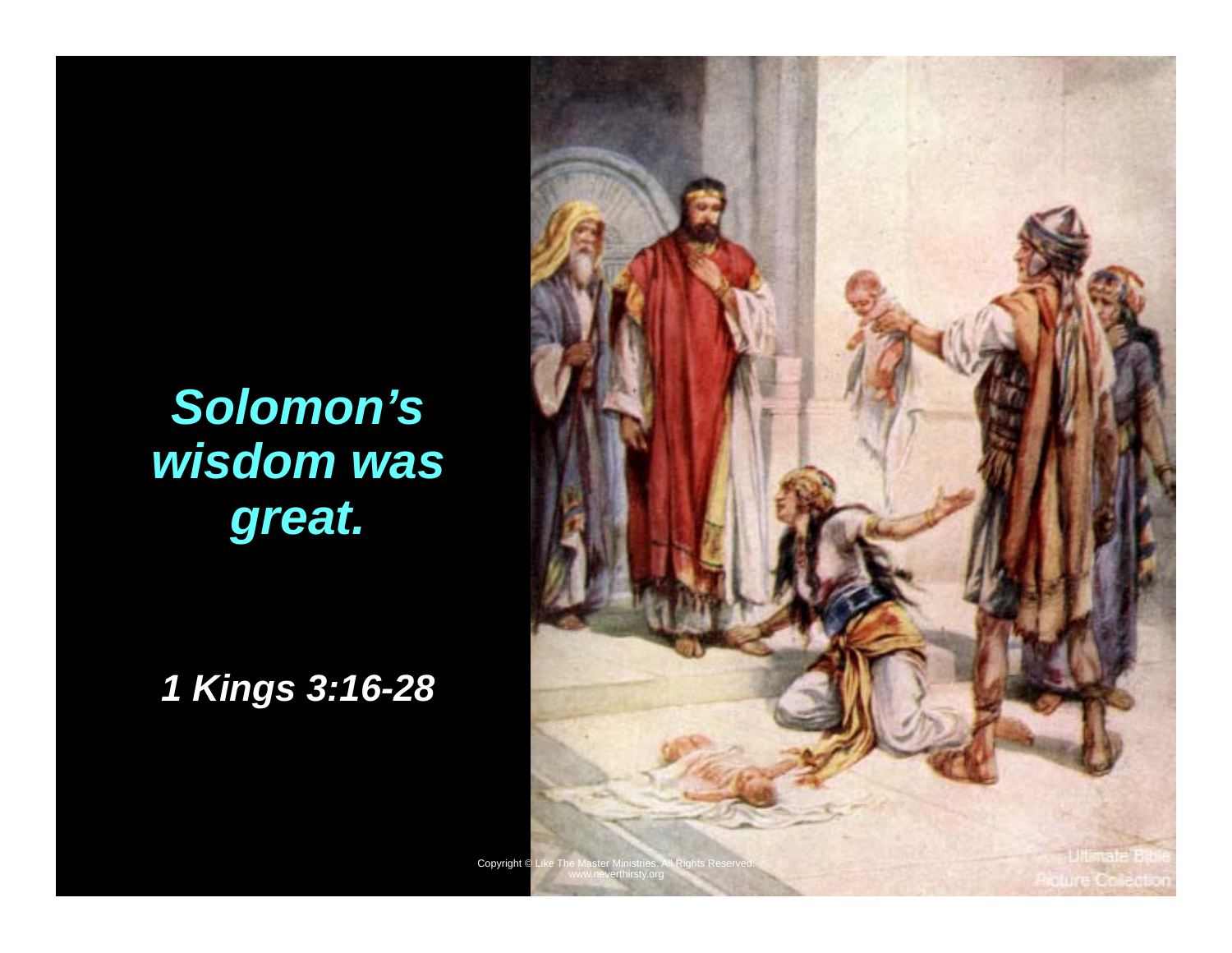

#### *Biblical facts about wisdom:*

- *Solomon had wisdom 1 Kings 3:16-28*
- *The first deacons had wisdom given by the Holy Spirit - Acts 6:3, 10*
- *Every Christian should ask for wisdom Eph. 1:7; James 1:5*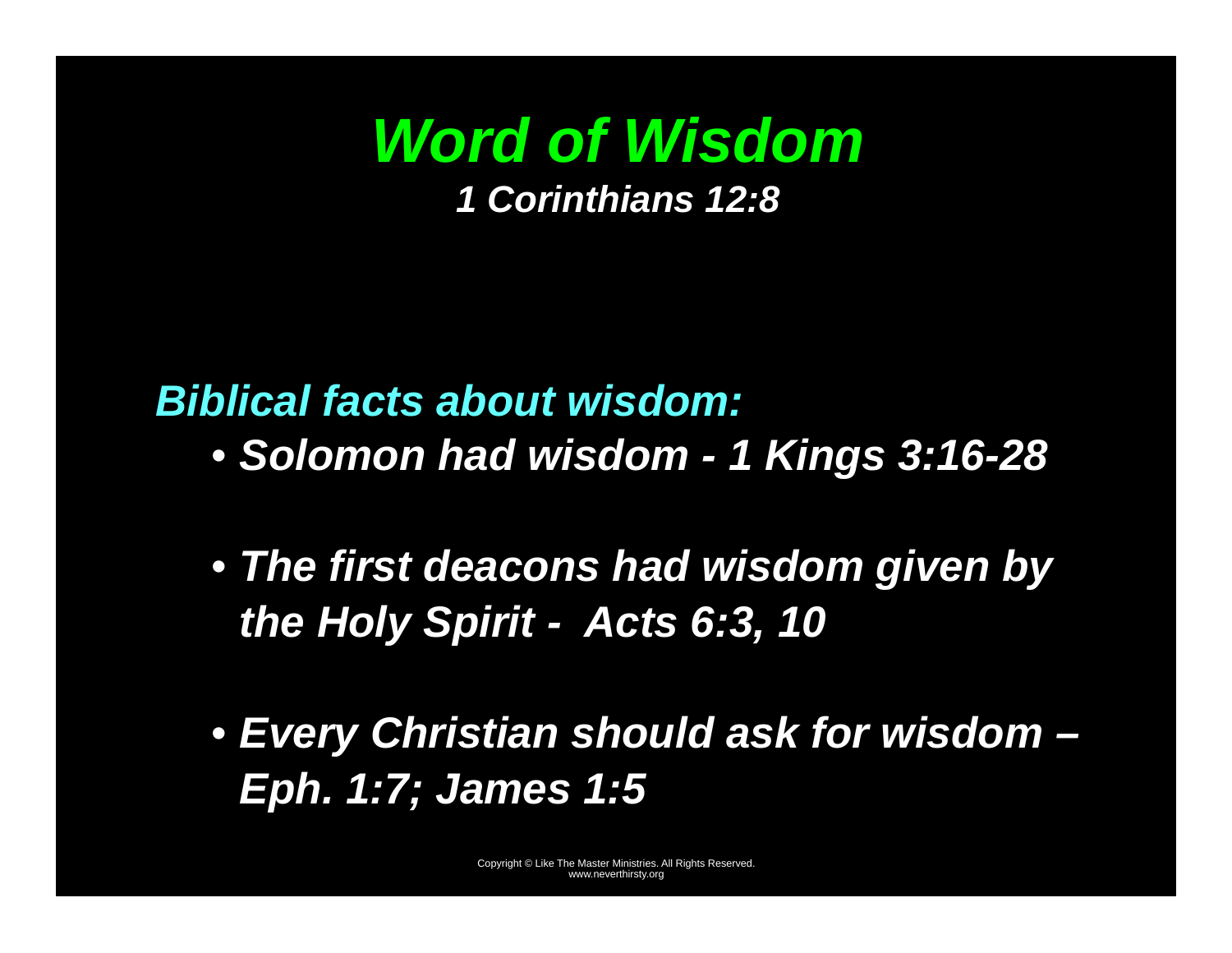

### *Seminary cannot:*

*. . . Give this spiritual gift* 

#### *. . . Give another spiritual gift*

#### *. . . Make a man or woman spiritually mature*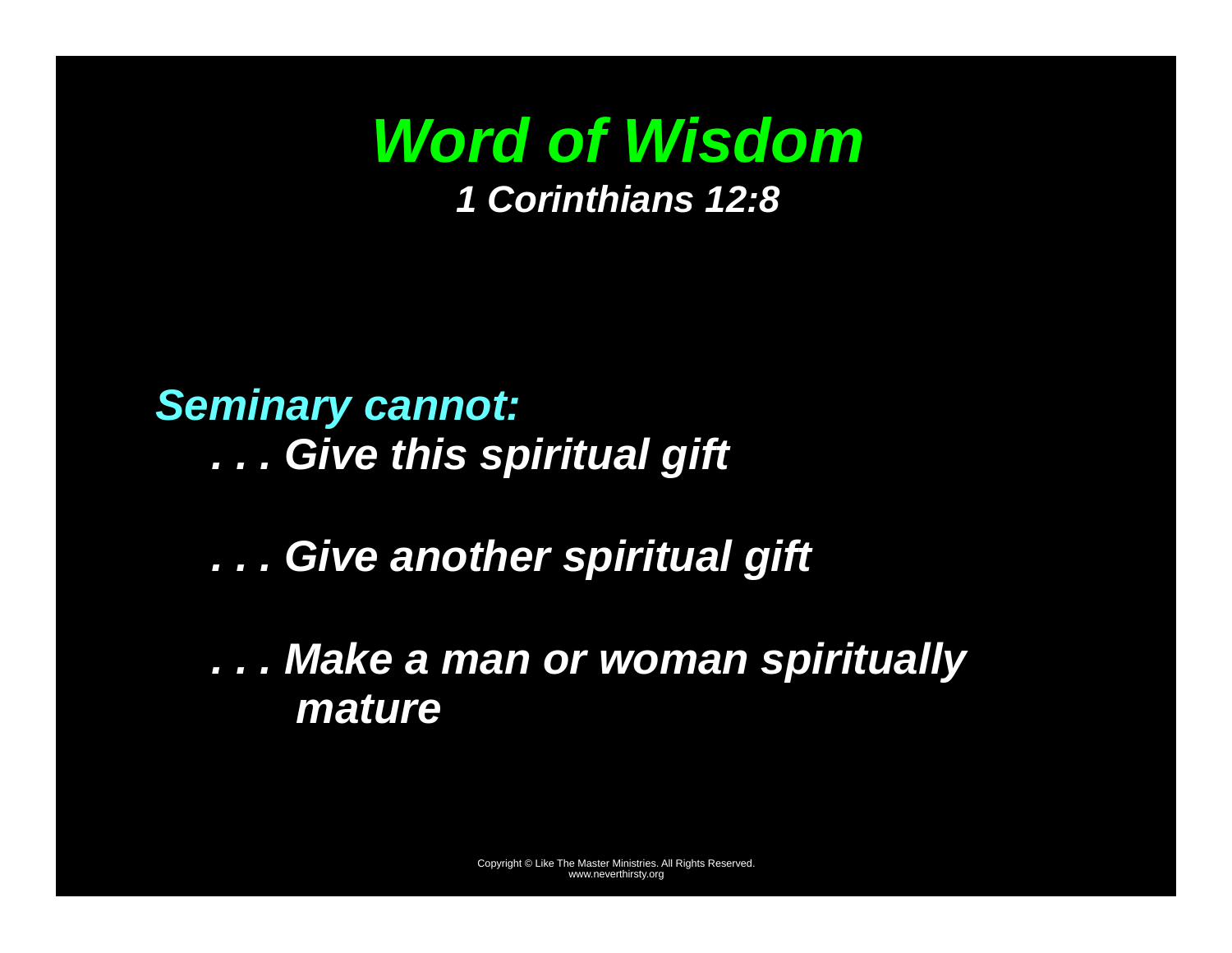

#### *A Christian that has this gift will . . .*

### *. . . have an extraordinary ability in making biblically based decisions.*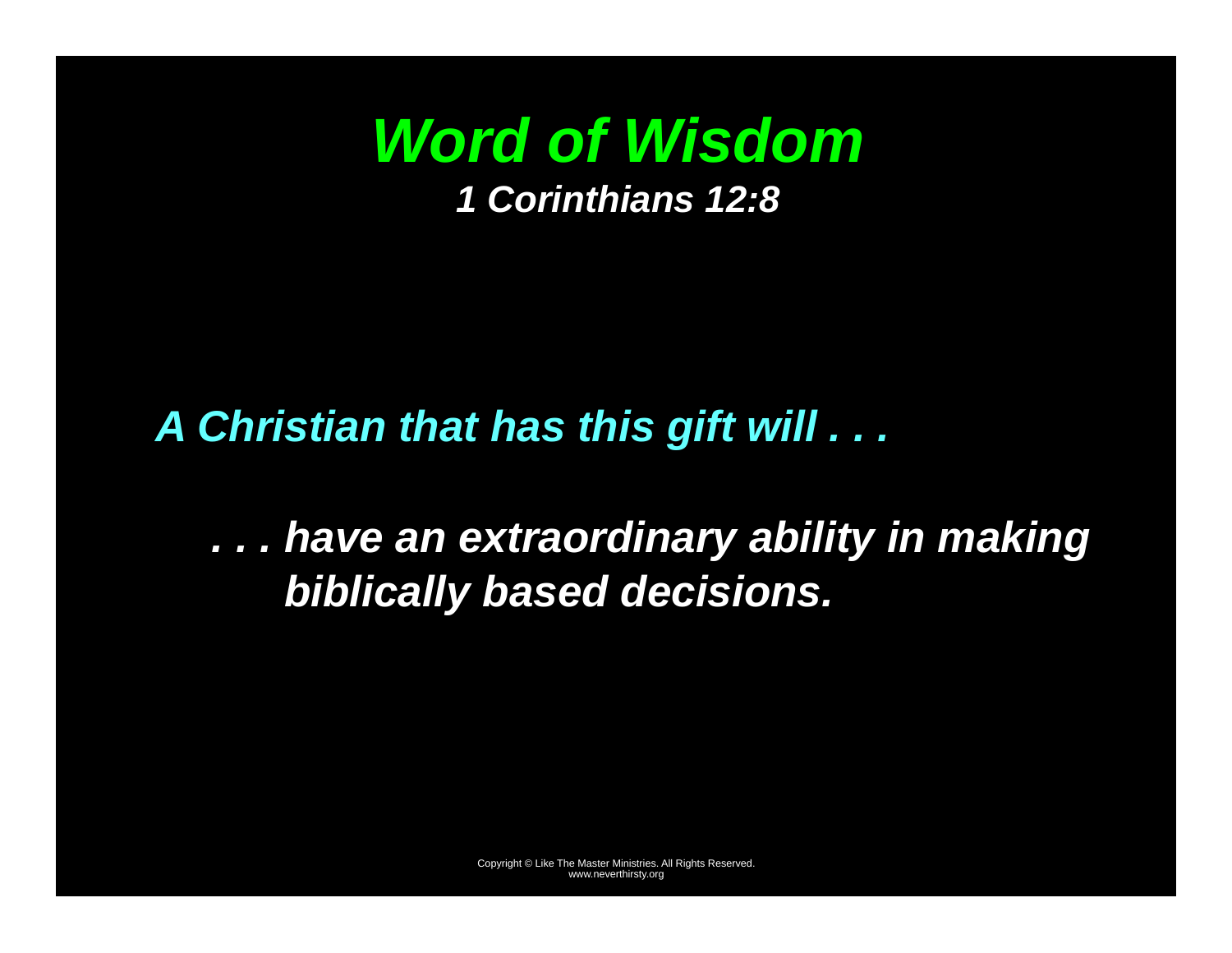## **Pastor-Teacher**

*Ephesians 4:11* 



*ho poimen kai didaskalos = "the shepherd and teacher"*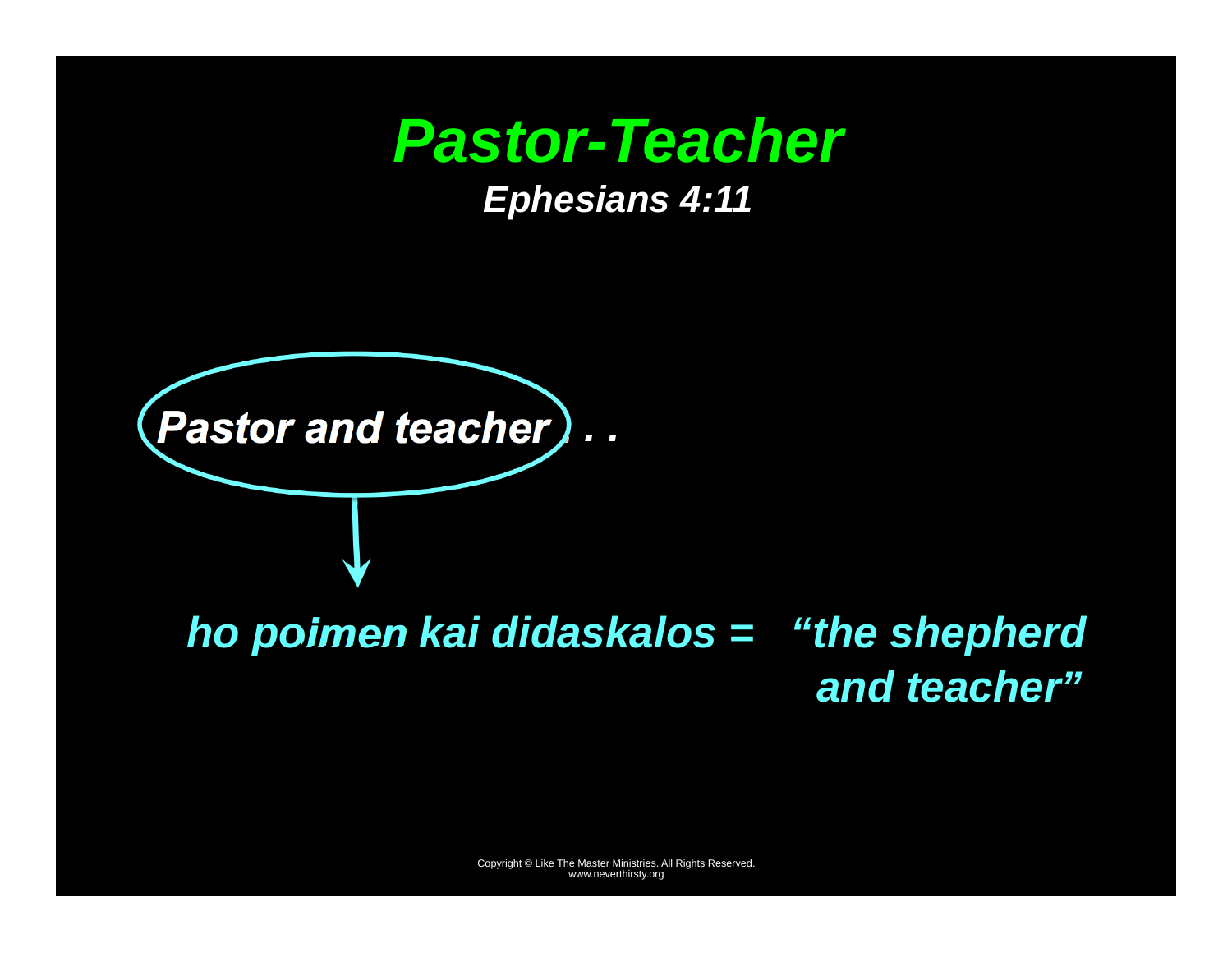### *Pastor-Teacher Ephesians 4:11*

*This man has the gift of teaching and shepherding - John 10:11-12:* 

- *Cares for the saints*
- *Counsels the saints*
- *Visits saints who are sick*
- *Protects the saints*
- *Etc.*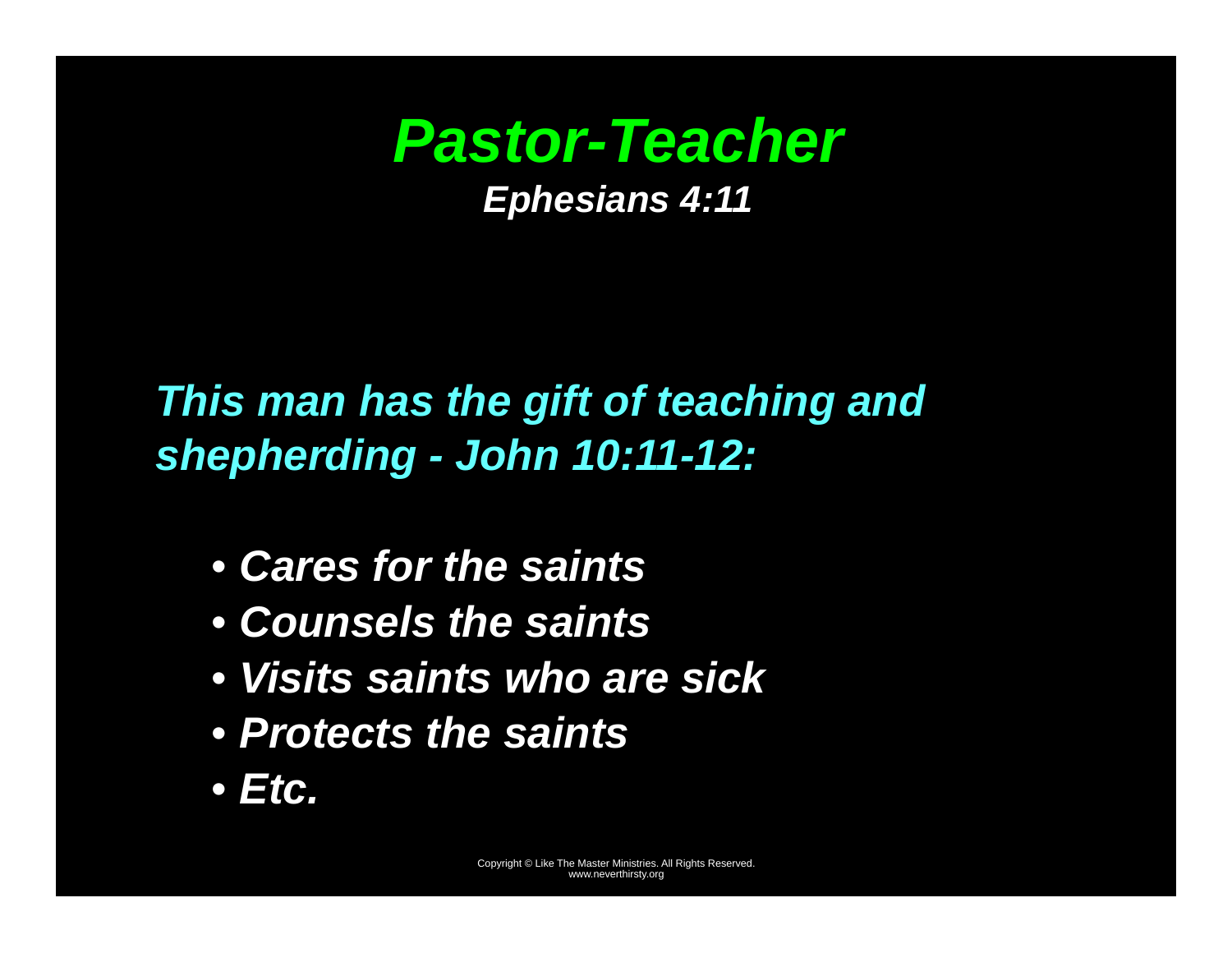## *He is Christ's under shepherd*

*John 10:11-12*

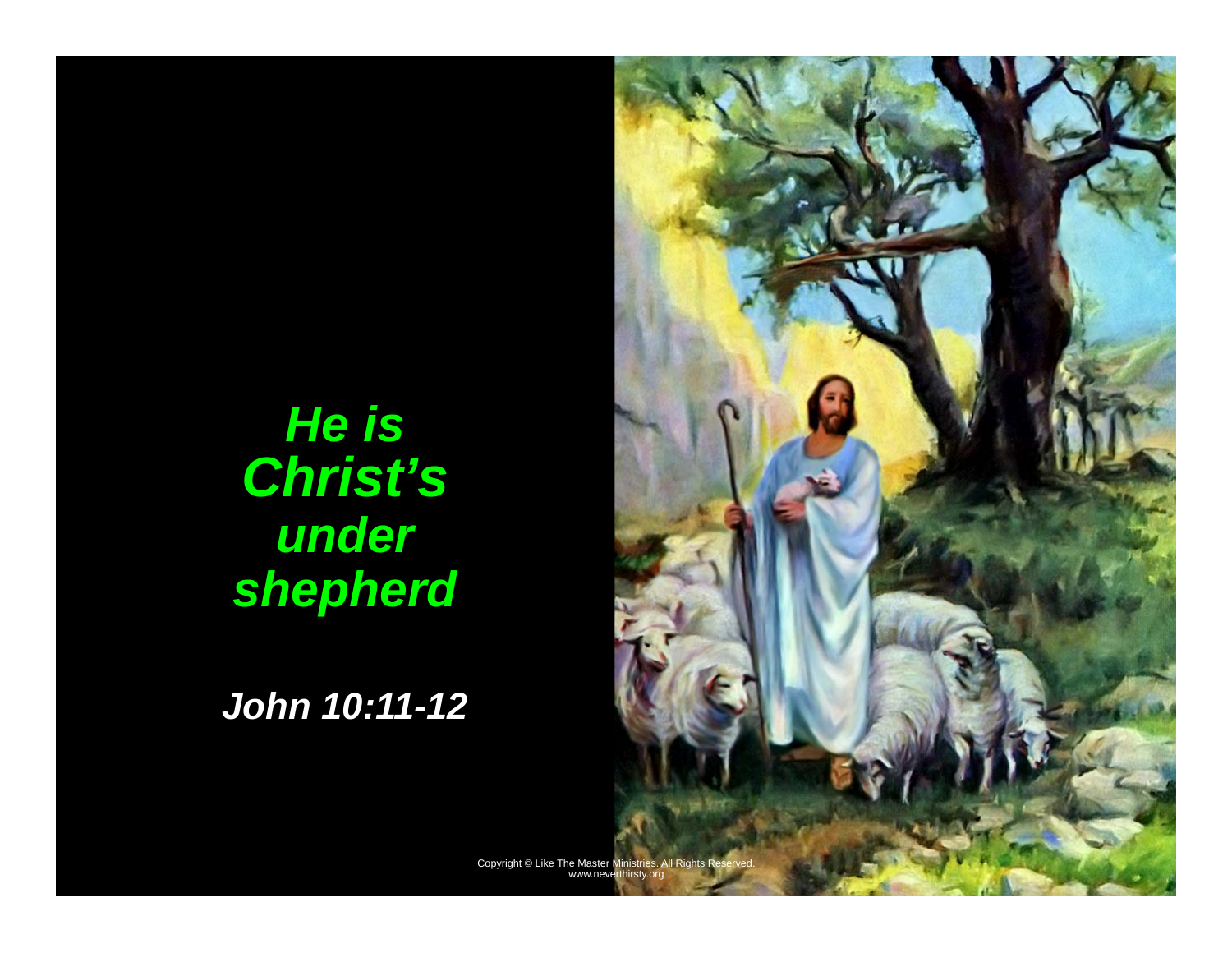### *Pastor-Teacher Ephesians 4:11*

*Why aren't all pastors created equally? . . . Some are not Christians . . . Some are not Spirit-filled . . . Some are not pastor-teachers . . . Some may have some or all of these:*   $\bullet$  *Word of knowledge*   $\bullet$ *Word of wisdom* 

- *Exhortation*
- $\bullet$ *Prophecy*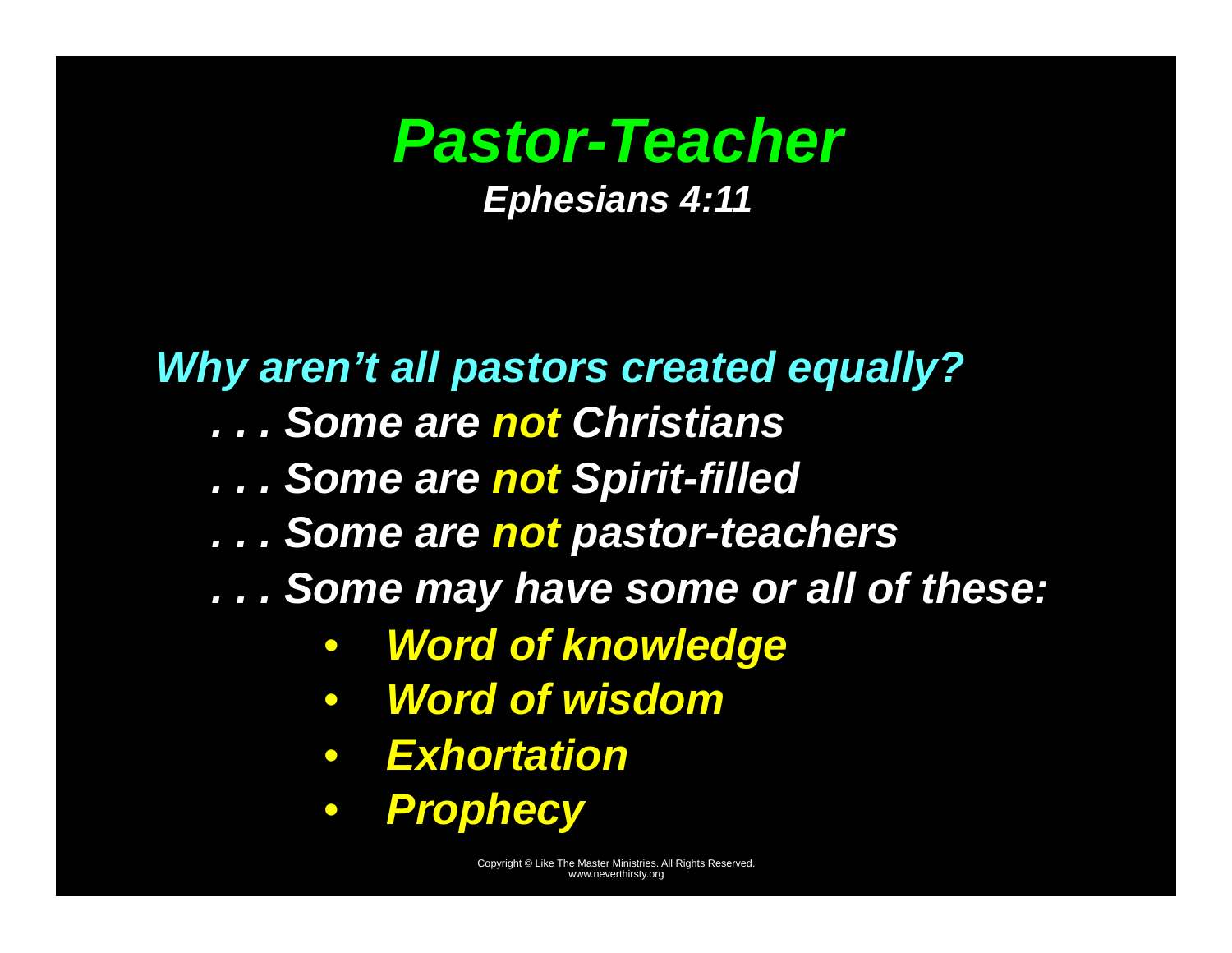

#### *A Christian that has this gift will . . .*

*. . . have a desire to shepherd the saints and desire to teach the saints to help them grow spiritually.*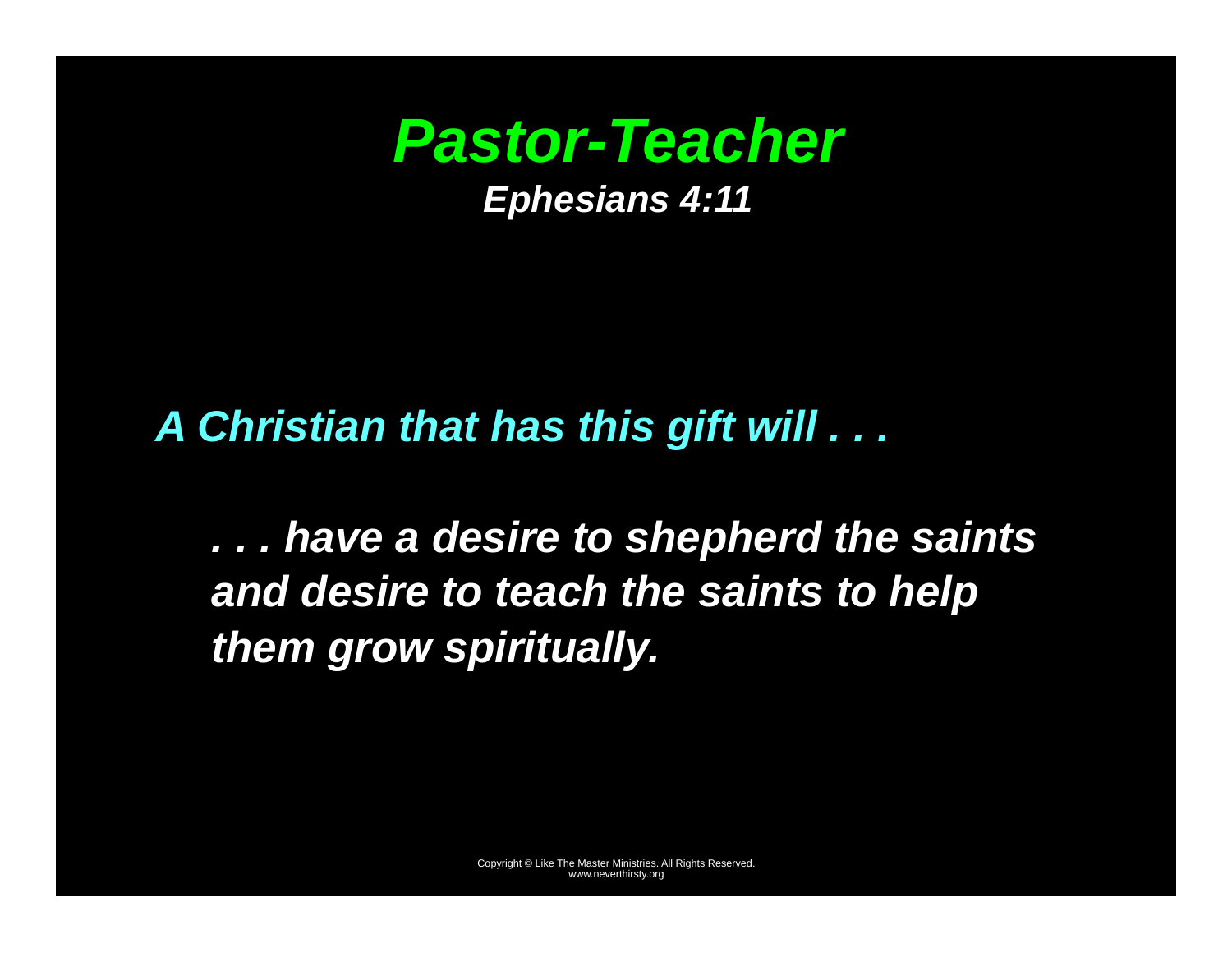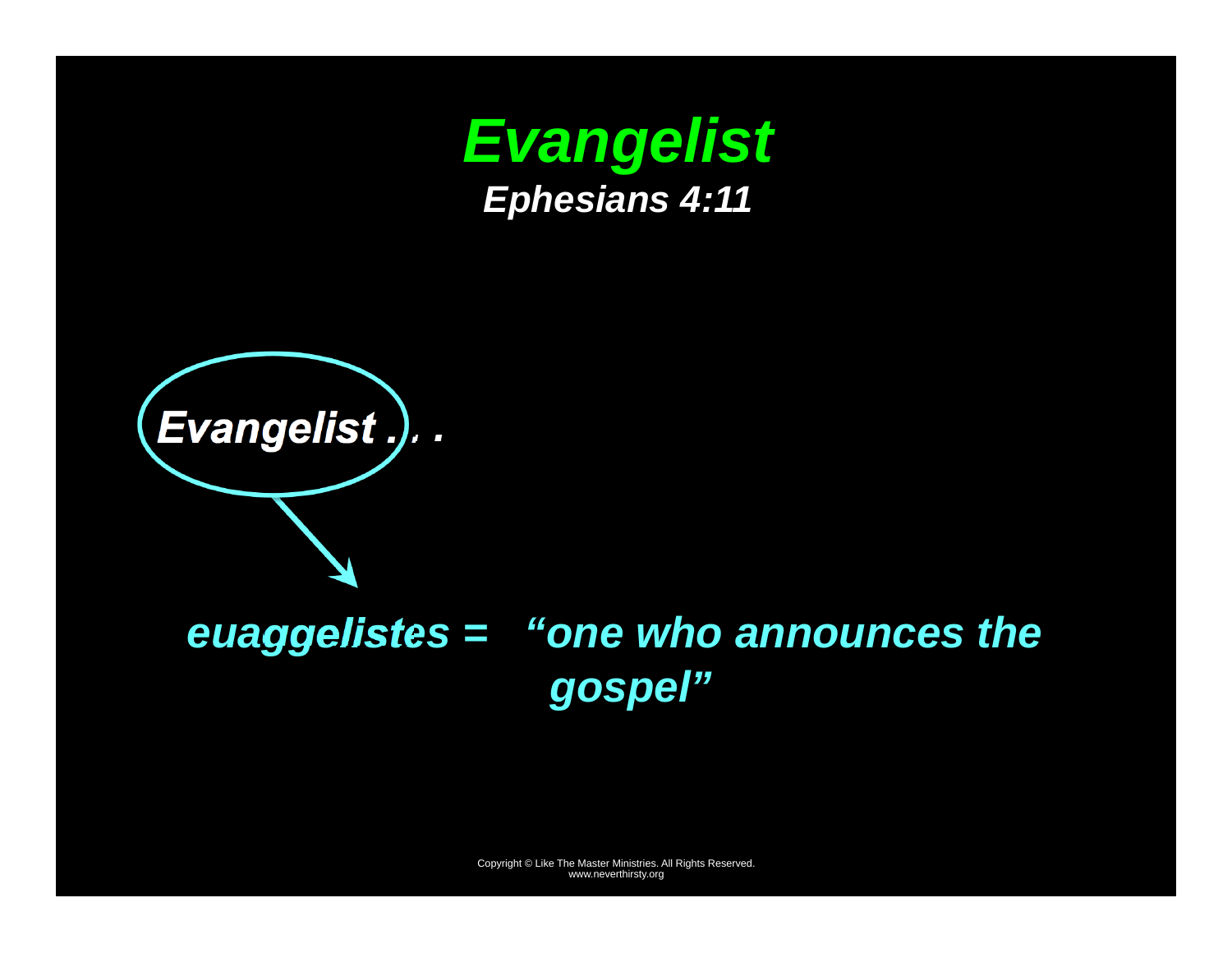

#### *A Christian that has this gift will . . .*

*. . . be sharing the gospel with others and will experience people believing in Jesus Christ as Lord and Savior.*